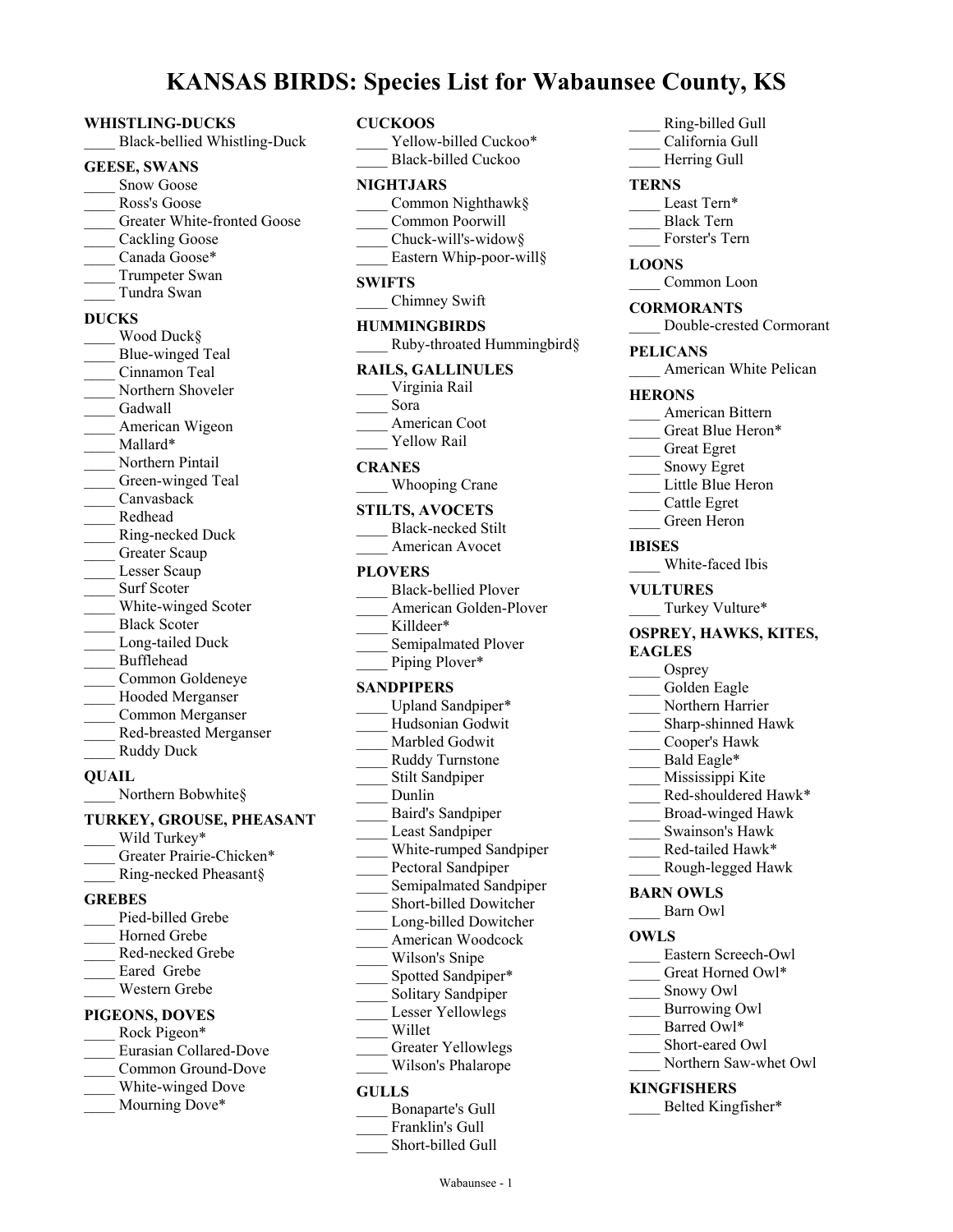#### **WOODPECKERS**

- Red-headed Woodpecker\* Red-bellied Woodpecker\*
- Yellow-bellied Sapsucker
- Downy Woodpecker\*
- Hairy Woodpecker
- Northern Flicker\* Pileated Woodpecker\*
- 

# **FALCONS**

- American Kestrel\* \_\_\_\_ Merlin Peregrine Falcon Prairie Falcon
- 

# **FLYCATCHERS**

Great Crested Flycatcher\* Western Kingbird\* Eastern Kingbird\* Scissor-tailed Flycatcher\* Olive-sided Flycatcher Eastern Wood-Pewee§ \_\_\_\_ Yellow-bellied Flycatcher Acadian Flycatcher\* \_\_\_\_ Alder Flycatcher Willow Flycatcher Least Flycatcher Eastern Phoebe\*

# **VIREOS**

| Bell's Vireo*          |
|------------------------|
| Yellow-throated Vireo* |
| Blue-headed Vireo      |
| Philadelphia Vireo     |
| Warbling Vireo§        |
| Red-eyed Vireo§        |
| SHRIKES                |

## **SHRIKES**

Loggerhead Shrike\* Northern Shrike

# **JAYS, MAGPIES, CROWS**

Blue Jay\* Black-billed Magpie American Crow\* Fish Crow

# **CHICKADEES, TITMICE**

Black-capped Chickadee\* \_\_\_\_ Tufted Titmouse\*

# **LARKS**

\_\_\_\_ Horned Lark§

# **SWALLOWS**

- Bank Swallow\*
- Tree Swallow
- N. Rough-winged Swallow\*
- Purple Martin\*
- Barn Swallow\*
- Cliff Swallow\*

## **KINGLETS**

| Ruby-crowned Kinglet   |
|------------------------|
| Golden-crowned Kinglet |

# **WAXWINGS**

Cedar Waxwing\*

#### **NUTHATCHES**

| Red-breasted Nuthatch    |
|--------------------------|
| White-breasted Nuthatch* |

# **CREEPERS**

\_\_\_\_ Brown Creeper

# **GNATCATCHERS**

Blue-gray Gnatcatcher\*

# **WRENS**

- House Wren\*
- Winter Wren
- Sedge Wren§
- \_\_\_\_ Marsh Wren
- Carolina Wren§
- Bewick's Wren\*

# **THRASHERS**

- Gray Catbird\* Brown Thrasher\*
- Northern Mockingbird\*

# **STARLINGS**

European Starling\*

#### **THRUSHES**

- Eastern Bluebird\* Mountain Bluebird \_\_\_\_ Townsend's Solitaire \_\_\_\_ Veery Gray-cheeked Thrush \_\_\_\_ Swainson's Thrush Hermit Thrush
- \_\_\_\_ Wood Thrush American Robin\*

# **OLD WORLD SPARROWS**

House Sparrow\*

# **PIPITS**

\_\_\_\_ American Pipit \_\_\_\_ Sprague's Pipit

#### **FINCHES**

- \_\_\_\_ Evening Grosbeak
- House Finch\*
- Purple Finch
- \_\_\_\_ Common Redpoll \_\_\_\_ Red Crossbill
- Pine Siskin
- American Goldfinch§

# **LONGSPURS**

- \_\_\_\_ Lapland Longspur \_\_\_\_ Smith's Longspur
- \_\_\_\_ Snow Bunting

# **SPARROWS**

- Grasshopper Sparrow\*
- Lark Sparrow\*
- Lark Bunting
- \_\_\_\_ Chipping Sparrow
	- Clay-colored Sparrow

Wabaunsee - 2

# Field Sparrow\*

- Fox Sparrow
- \_\_\_\_ American Tree Sparrow
- Dark-eyed Junco
- White-crowned Sparrow
- Harris's Sparrow
- \_\_\_\_ White-throated Sparrow
- Vesper Sparrow
- LeConte's Sparrow
- \_\_\_\_ Baird's Sparrow
- Henslow's Sparrow
- \_\_\_\_ Savannah Sparrow
- Song Sparrow§
- Lincoln's Sparrow Swamp Sparrow
- Spotted Towhee
- Eastern Towhee§

# **CHATS**

\_\_\_\_ Yellow-breasted Chat

# **BLACKBIRDS, ORIOLES**

- Yellow-headed Blackbird
- \_\_\_\_ Bobolink

**WARBLERS** \_\_\_\_ Ovenbird

- Eastern Meadowlark\*
- \_\_\_\_ Western Meadowlark§
- Orchard Oriole§
- Baltimore Oriole\*
- Red-winged Blackbird\*

\_\_\_\_ Rusty Blackbird Brewer's Blackbird Common Grackle\* \_\_\_\_ Great-tailed Grackle

Brown-headed Cowbird\*

Louisiana Waterthrush\* Northern Waterthrush Black-and-white Warbler Prothonotary Warbler Tennessee Warbler Orange-crowned Warbler Nashville Warbler Mourning Warbler Kentucky Warbler \_\_\_\_ Common Yellowthroat \_\_\_\_ American Redstart Northern Parula \_\_\_\_ Magnolia Warbler Bay-breasted Warbler \_\_\_\_ Blackburnian Warbler Yellow Warbler§ \_\_\_\_ Chestnut-sided Warbler \_\_\_\_ Blackpoll Warbler

Black-throated Blue Warbler

Yellow-rumped Warbler \_\_\_\_ Black-throated Green Warbler

Palm Warbler Pine Warbler

\_\_\_\_ Canada Warbler \_\_\_\_ Wilson's Warbler